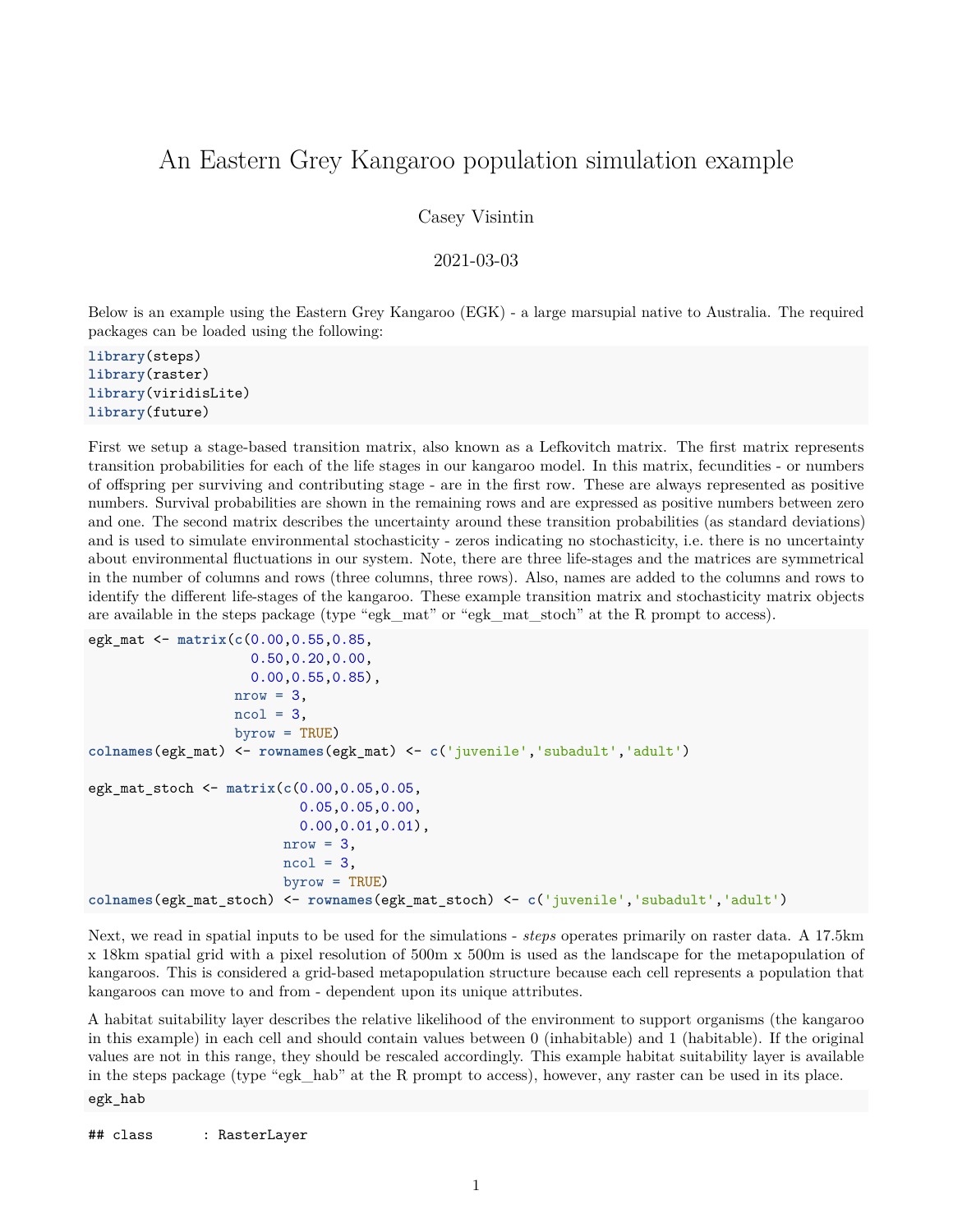



The carrying capacity layer describes the total number of organisms (here, kangaroos) that may occur in each cell and contains either zeros or positive integer values. This example carrying capacity raster is available in the steps package (type "egk\_k" at the R prompt to access), however, any raster can be used in its place. The example carrying capacity is directly based on the example habitat suitability, which is why the rasters look similar, but this won't always be the case.

```
egk_k
```

```
## class : RasterLayer
## dimensions : 35, 36, 1260 (nrow, ncol, ncell)
## resolution : 500, 500 (x, y)
## extent : 319000, 337000, 5817000, 5834500 (xmin, xmax, ymin, ymax)
## crs : +proj=utm +zone=55 +south +ellps=GRS80 +towgs84=0,0,0,0,0,0,0 +units=m +no_defs
## source : memory
## names : layer
## values : 1, 73 (min, max)
par(mar=c(0,0,0,0), oma=c(0,0,0,0))
plot(egk_k, box = FALSE, axes = FALSE, col = viridis(100))
```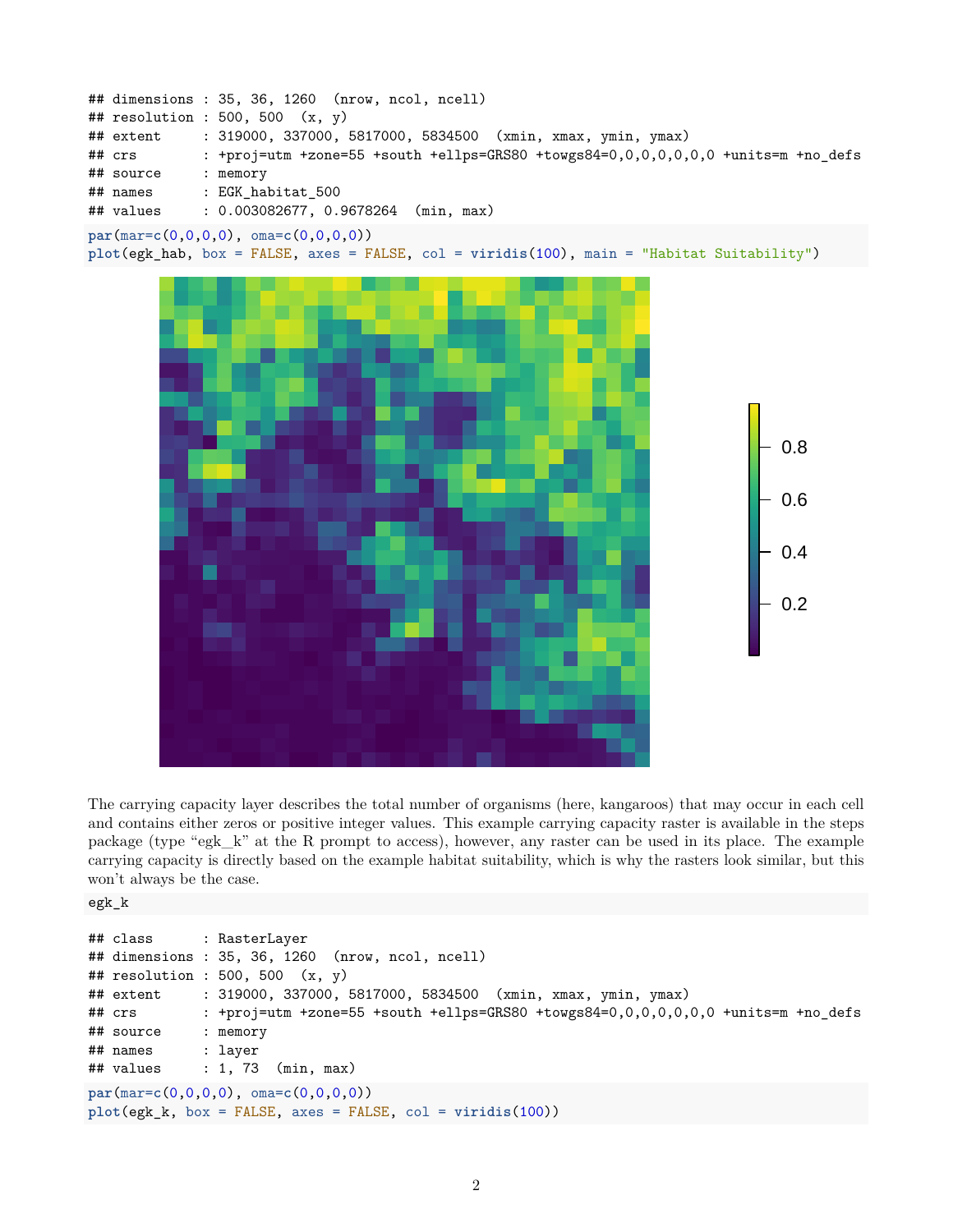

Populations are represented as a stack of rasters that describes the total number of individuals that occur in each cell for each life-stage at the beginning of the simulations (initial populations). In the kangaroo example data, there are three life-stages and thus three individual raster layers in the stack. The values are either zeros or positive integers. This example population abundance stack is available in the steps package (type "egk\_pop" at the R prompt to access), however, any raster stack can be used in its place.

egk\_pop

```
## class : RasterStack
## dimensions : 35, 36, 1260, 3 (nrow, ncol, ncell, nlayers)
## resolution : 500, 500 (x, y)
## extent : 319000, 337000, 5817000, 5834500 (xmin, xmax, ymin, ymax)
## crs : +proj=utm +zone=55 +south +ellps=GRS80 +towgs84=0,0,0,0,0,0,0 +units=m +no_defs
## names : juvenile, subadult, adult
## min values : 1, 1, 1, 1
## max values : 20, 20, 20
par(mar=c(0,0,0,0), oma=c(0,0,0,0))
spplot(egk_pop, col.regions = viridis(100))
```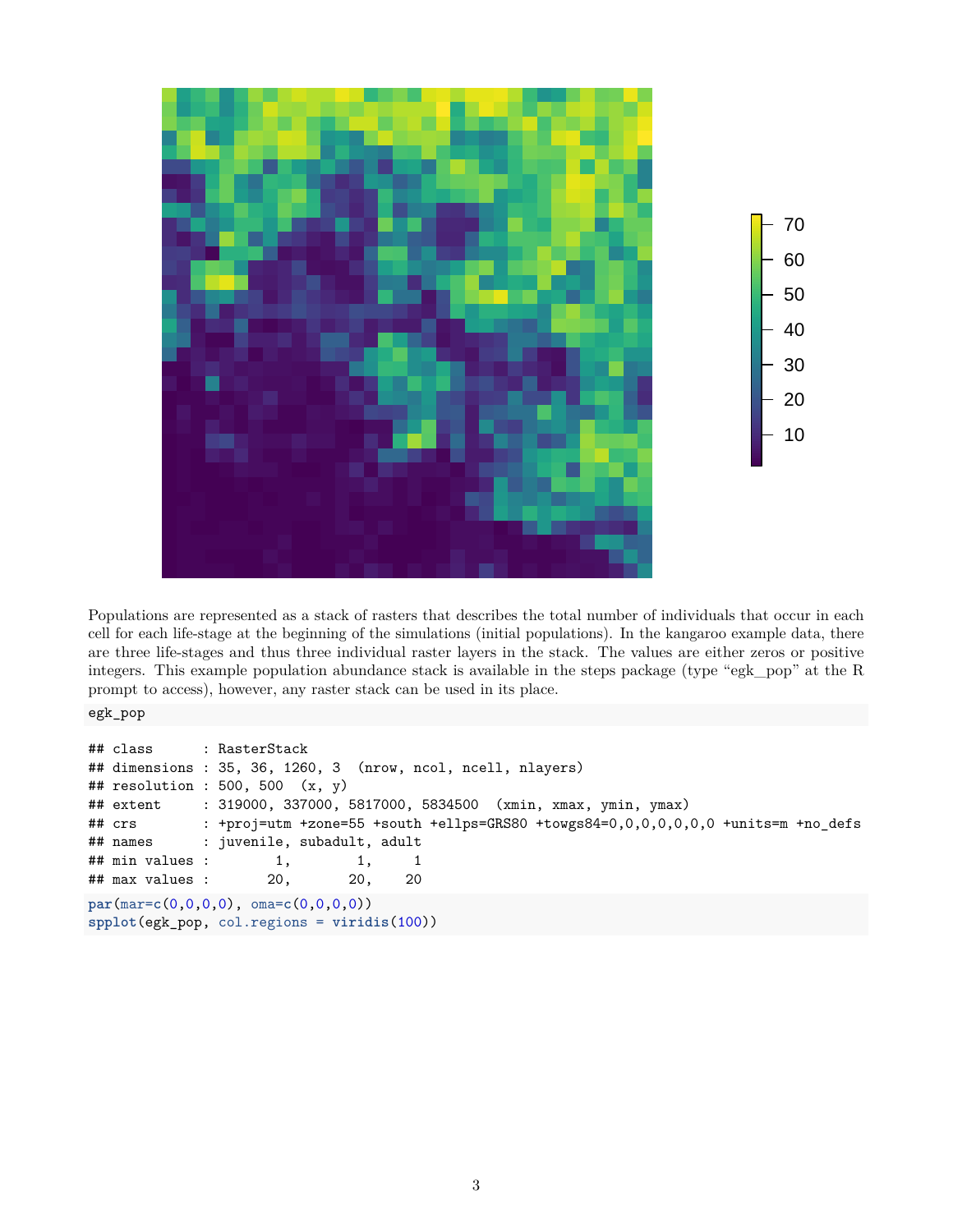

For this example, we have used equal numbers of kangaroos in each cell for each life-stage. This, of course, will not always be the case. For example, a user may derive initial population abundances by using stable state age distributions multiplied by the carrying capacity of the landscape, and then drawn from a multinomial distribution to return whole integers:

```
library(foreach)
stable_states <- abs( eigen(egk_mat)$vectors[,1] / sum(eigen(egk_mat)$vectors[,1]))
popN <- stack(replicate(ncol(egk_mat), egk_k)) * stable_states
idx <- which(!is.na(getValues(popN[[1]])))
pop <- stack(
  foreach(i = 1:nlayers(popN)) %do% {
   max_pop <- ceiling(cellStats(popN[[i]], max, na.rm = T))
   pop_values <- popN[[i]][idx]
   popN[[i]][idx] <- rbinom(prob = (pop_values/max_pop),
                           size = max pop,n = length(pop_values))
   popN[[i]]
  })
names(pop) <- colnames(egk_mat)
pop
## class : RasterStack
## dimensions : 35, 36, 1260, 3 (nrow, ncol, ncell, nlayers)
## resolution : 500, 500 (x, y)## extent : 319000, 337000, 5817000, 5834500 (xmin, xmax, ymin, ymax)
## crs : +proj=utm +zone=55 +south +ellps=GRS80 +towgs84=0,0,0,0,0,0,0 +units=m +no_defs
## names : juvenile, subadult, adult
## min values : 0, 0, 0
## max values : 29, 16, 29
```
All three of these spatial components (habitat suitability, carrying capacity, and initial stage abundances) are combined to define a "landscape" object, however, only the population abundance stack (egk\_pop) is required to complete a simulation. Note, all input rasters in the simulations need to have the same projection, extent, resolution, and positions of null (NA) values. The landscape object is modified at each timestep in a single simulation based on population and habitat dynamics (described in subsequent sections below).

```
egk_landscape <- landscape(population = egk_pop,
                           suitability = NULL,
                           carrying_capacity = NULL)
```
Above are the only landscape data input requirements for a simple population simulation, however, we also need to specify population dynamics. Dynamic functions are used to modify populations or habitats in a landscape at each timestep in a simulation. They can be selected as 'off-the-shelf' functions - i.e. those included in the *steps* package or custom defined functions created by the user. Four types of population dynamics can be specified: change in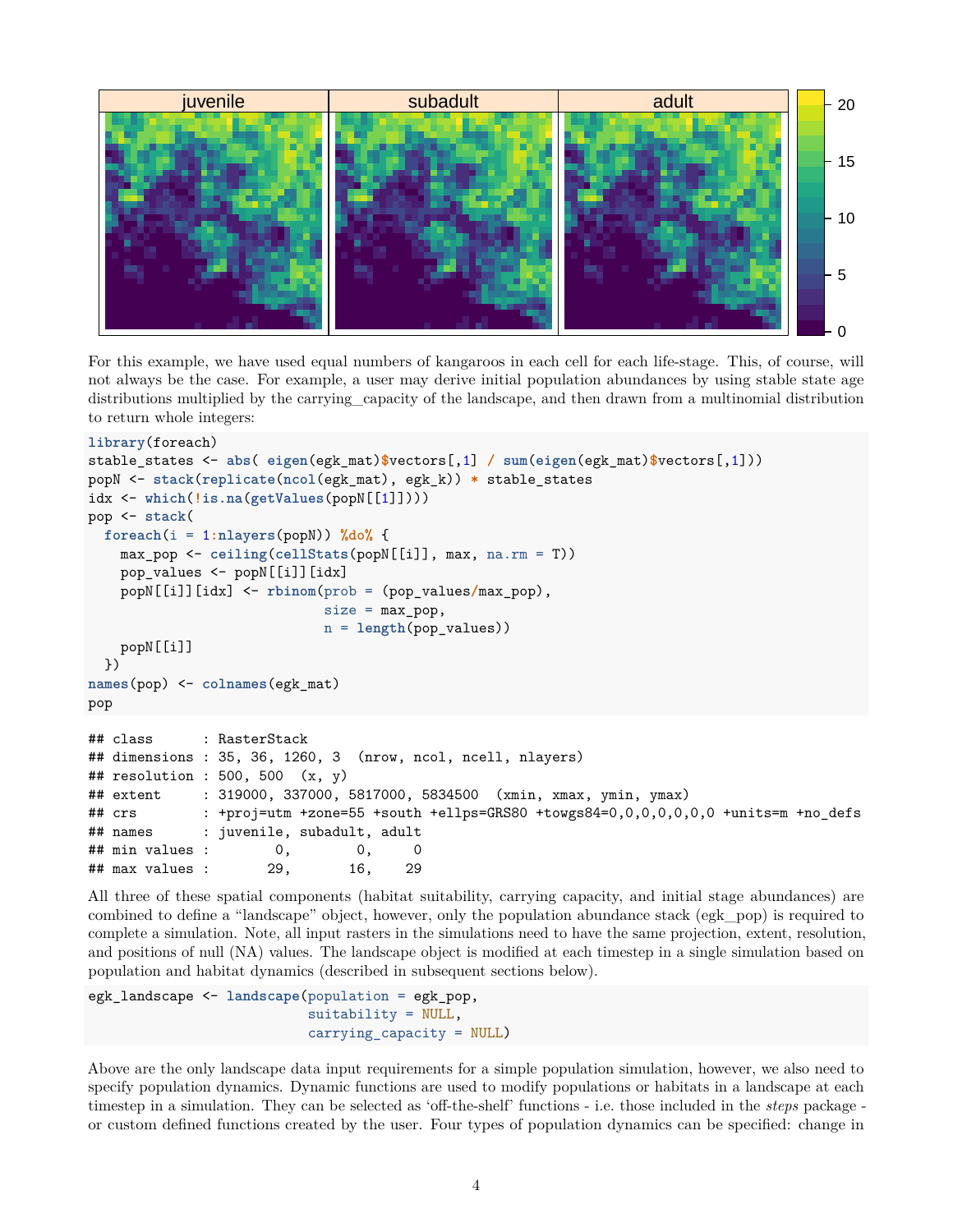population sizes resulting from transition matrices, population dispersal around the landscape, modifications to the population size and configuration, and density dependence. In its most basic form, only population change will be applied to the landscape. As shown in the following code, we use the *growth()* function, which uses the probabilities in the transition matrix to change the population, and leave all of the other parameters at their default values (NULL). This is analogous to specifying a simple life-stage population growth model.

```
egk_pop_dynamics <- population_dynamics(change = growth(transition_matrix = egk_mat),
                                        dispersal = NULL,
                                        modification = NULL,
                                        density_dependence = NULL)
```
Now that we have constructed the landscape object and defined a dynamic object, we can run a single simulation (i.e replicates  $= 1$  which is the default). We simulate changes to the kangaroo population over twenty timesteps. Runtime will depend on the complexity of the landscape object and the configuration of the dynamic object(s). The "verbose = FALSE" suppresses information printed to the console during a simulation; if omitted or set to TRUE (default) the simulation progress bars are shown.

```
egk_results <- simulation(landscape = egk_landscape,
                          population_dynamics = egk_pop_dynamics,
                          habitat_dynamics = NULL,
                          timesteps = 20,
                          replicates = 1,
                          verbose = FALSE)
```
Once a simulation has been run, we can plot spatially-explicit and temporally-explicit information. For the simulation run above, we can view the kangaroo population trajectories of each life-stage:

**plot**(egk\_results)



Or view the total kangaroo population trajectory (by setting the stage parameter to 0 - type *?plot.simulation\_results* for more information):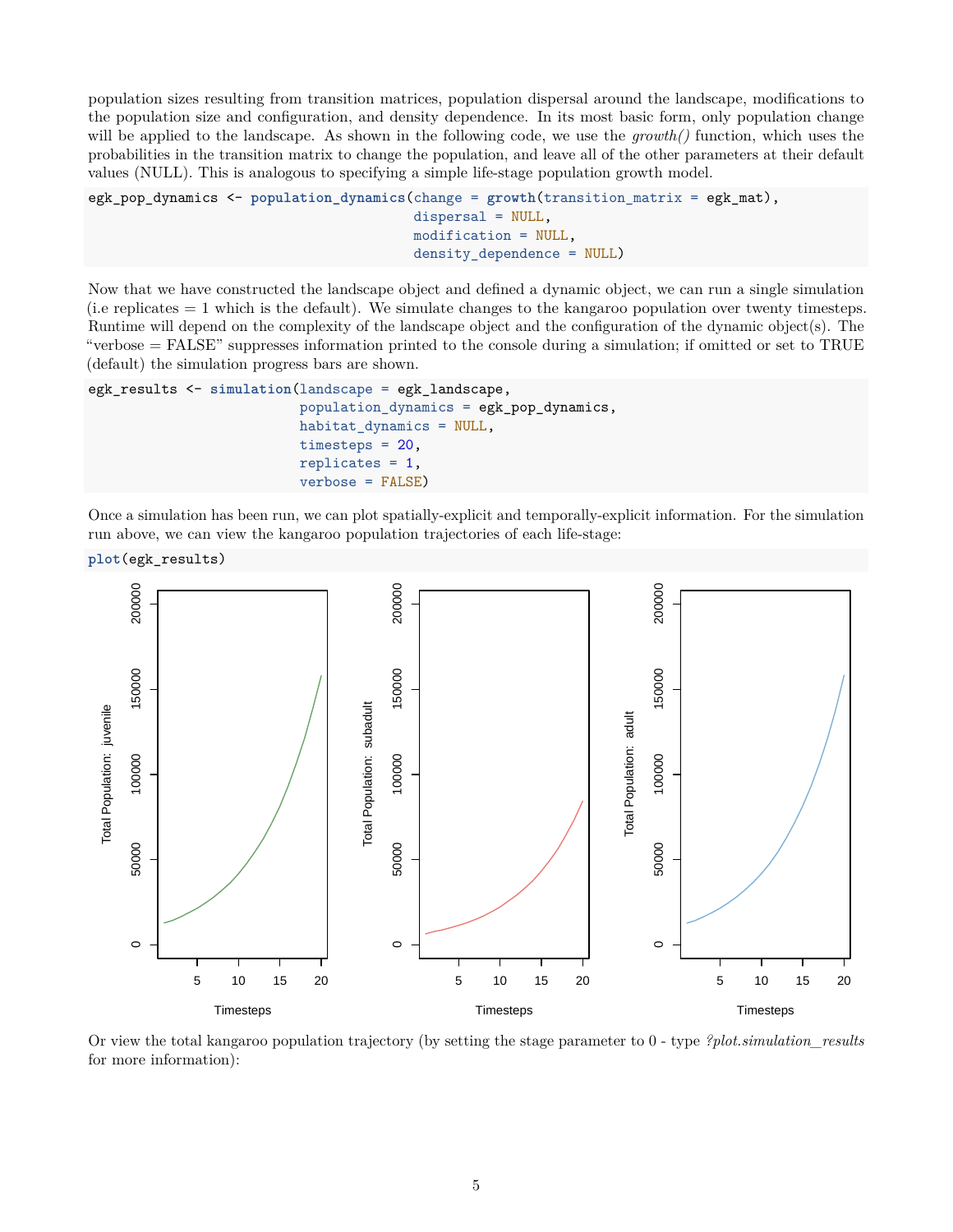**plot**(egk\_results, stage = 0)



**Timesteps** 

Or view the kangaroo population trajectory for a single life-stage:

```
plot(egk_results, stage = 2)
```




We can also view the population distribution over the landscape for a single life-stage (only timesteps one, ten, and twenty shown):

**plot**(egk\_results, type = "raster", stage = 2, timesteps = **c**(1, 10, 20), panels = **c**(3, 1))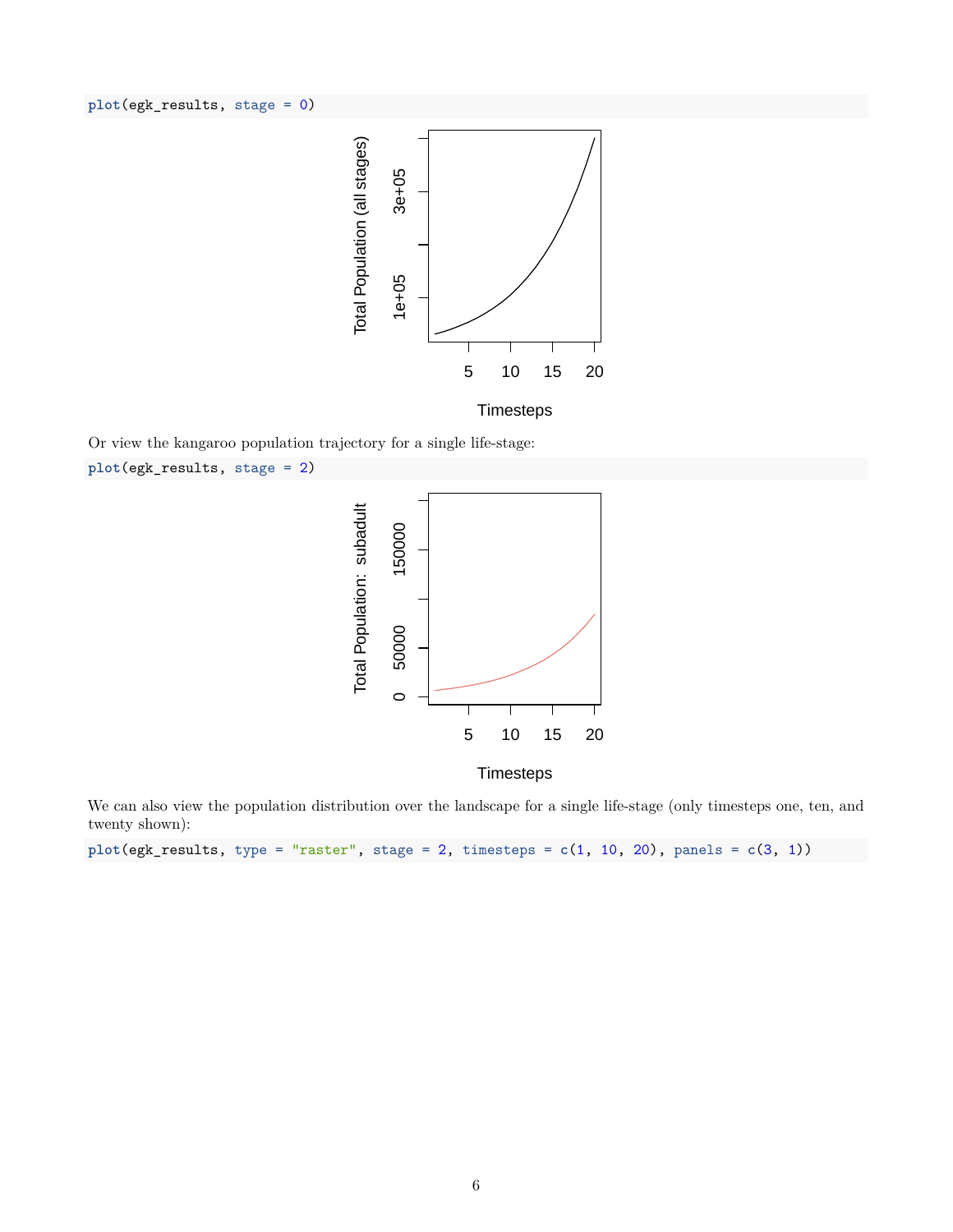

To view the changes in population distribution over time, all of the rasters may also be plotted as animations. Here is code to animate the the population rasters of subadults for timesteps one, ten and twenty (change these to show other timesteps of the simulation):

```
plot(egk_results, type = "raster", stage = 2, timesteps = c(1, 10, 20), animate = TRUE)
```
We can also generate multiple replicates of a simulation. For the kangaroo, we specify three replicates of a twenty timestep simulation. The replicates are run sequentially by default, however, to improve computation time, we have included the ability to run all three replicates in parallel - each on a different processor. Type *?plan* for more information on how to operate in parallel. Note *plan()* is only required to be called once at the beginning of a script.

```
plan(multisession, workers = 3) # This is how we specify to simulate
# replicates on separate processors in parallel
egk_results <- simulation(landscape = egk_landscape,
                          population_dynamics = egk_pop_dynamics,
                          habitat_dynamics = NULL,
                          timesteps = 20,
                          replicates = 3,
                          verbose = FALSE)
```
Note, if several replicates of a simulation are run, we must explicitly specify which one to plot for rasters (i.e. *egk\_results[1]*). The components of the landscape object are stored for each timestep (if they are originally specified) so it is possible to also view the population throughout a single simulation. Note, only timesteps one, ten, and twenty are shown - this is controlled by specifying the "timesteps" parameter in the plot call. Also note that the "panels" option is used to control the layout of the plot (three columns and one row):

```
plot(egk\_results[1], type = "raster", stage = 0, timesteps = c(1, 10, 20), panels = c(3, 1))
```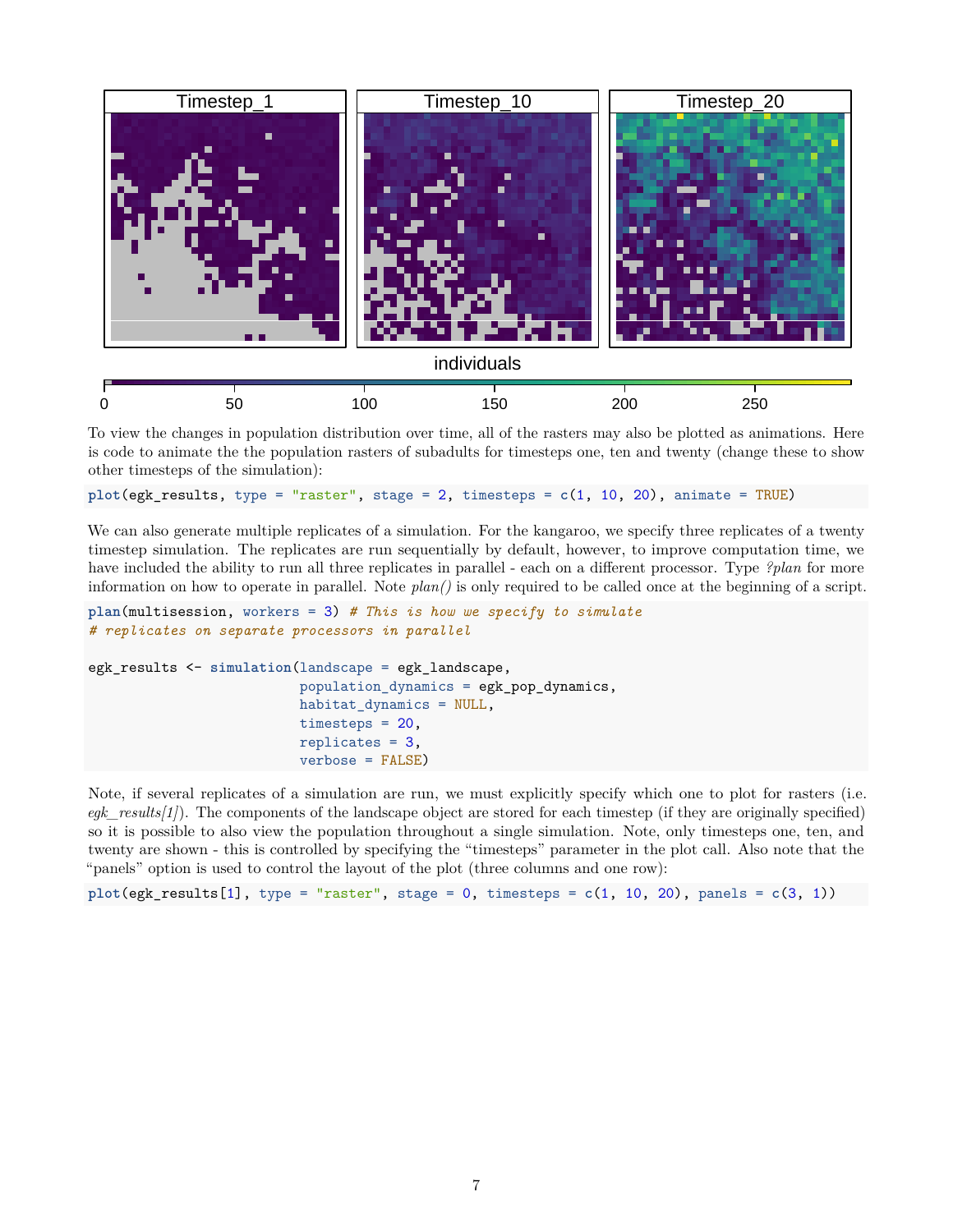

Up to this point, the projected population changes in a multiple replicate simulation will all be similar to the population projection in the single replicate simulation. This is because we have not added any stochastic dynamics to the landscape. However, demographic stochasticity IS on by default because it's incorporated into the transition probabilities that the growth function uses - this behaviour can be disabled by setting 'demo\_stochasticity  $=$ "none" ' in the simulation parameters. Let's try adding some globally-acting (applies to all cells in the landscape) environmental stochasticity to the growth function:

```
egk_pop_dynamics <- population_dynamics(change = growth(transition_matrix = egk_mat,
                                                         global_stochasticity = egk_mat_stoch),
                                        dispersal = NULL,
                                        modification = NULL,
                                        density_dependence = NULL)
egk_results <- simulation(landscape = egk_landscape,
                          population_dynamics = egk_pop_dynamics,
                          habitat_dynamics = NULL,
                          demo_stochasticity = "none",
                          timesteps = 20,
                          replicates = 3,
                          verbose = FALSE)
```
**plot**(egk\_results)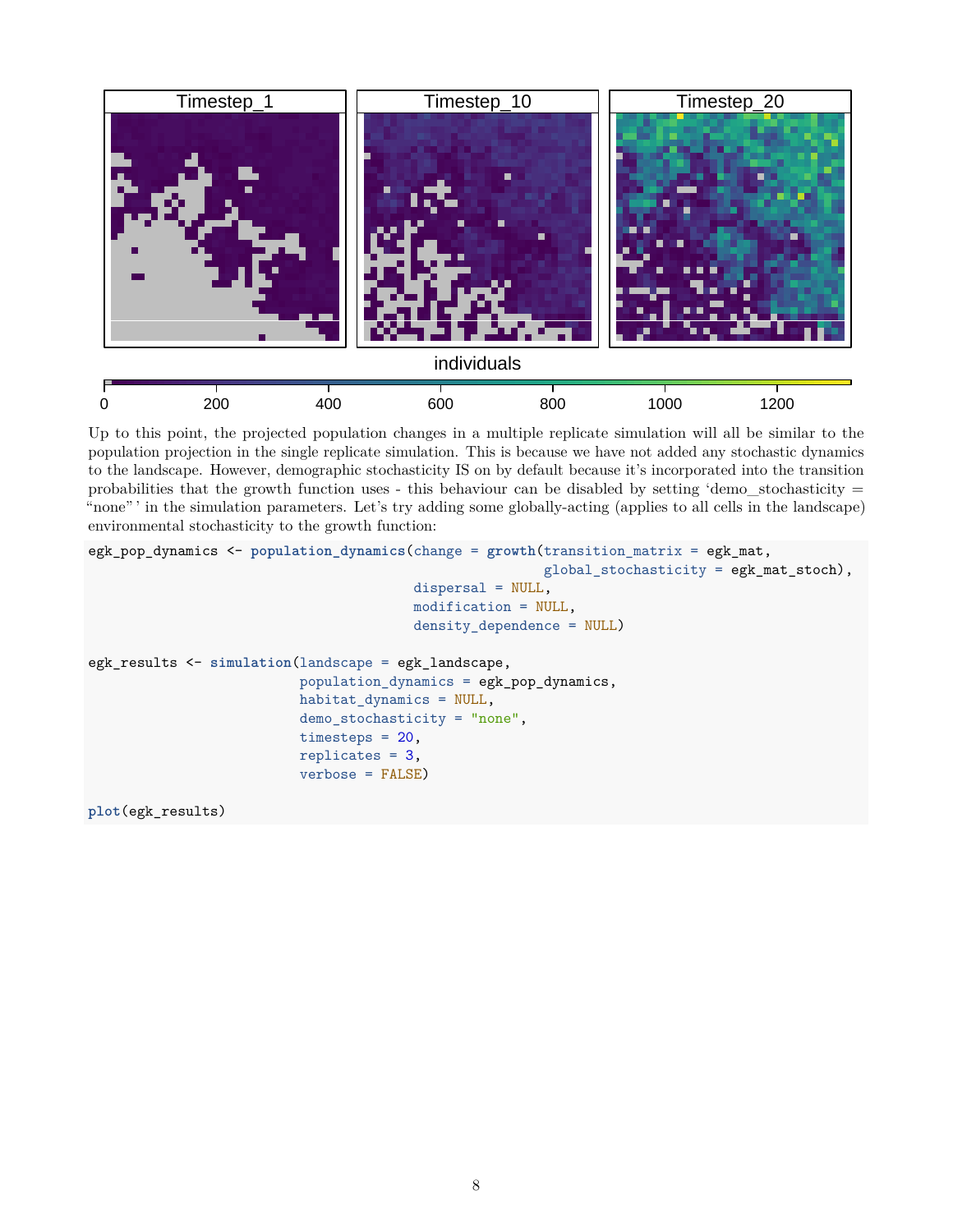

We can also specify how survival and fecundity values are influenced by spatial layers in the landscape object (e.g. habitat suitability, carrying capacity, etc.). We modify the survival and fecundity values in the transition matrix at each time step according to a spatial layer by specifying a transition function within the growth function. This is done by multiplying values in the spatial layers by the survival and fecundity values in the transition matrix. This produces new survival and fecundity values for each grid cell in the landscape. Note, if either the survival or fecundity layer are set to NULL (default), the respective values in the transition matrix will remain unchanged. A user may add any spatial layer(s) to the landscape object to modify the transition matrices; here, we specify the habitat suitability layer in the landscape for the survival only:

```
plan(sequential)
```

```
egk_landscape <- landscape(population = egk_pop,
                           suitability = egk_hab,
                           carrying_capacity = NULL)
egk_pop_dynamics <- population_dynamics(
  change = growth(transition matrix = egk mat,global_stochasticity = egk_mat_stoch,
                  transition_function = modified_transition(survival_layer = "suitability",
                                                             fecundity_layer = NULL)),
  dispersal = NULL,
  modification = NULL,
  density dependence = NULL)
egk_results <- simulation(landscape = egk_landscape,
                          population_dynamics = egk_pop_dynamics,
                          habitat_dynamics = NULL,
                          timesteps = 20,
                          replicates = 3,
                          verbose = FALSE)
plot(egk_results)
```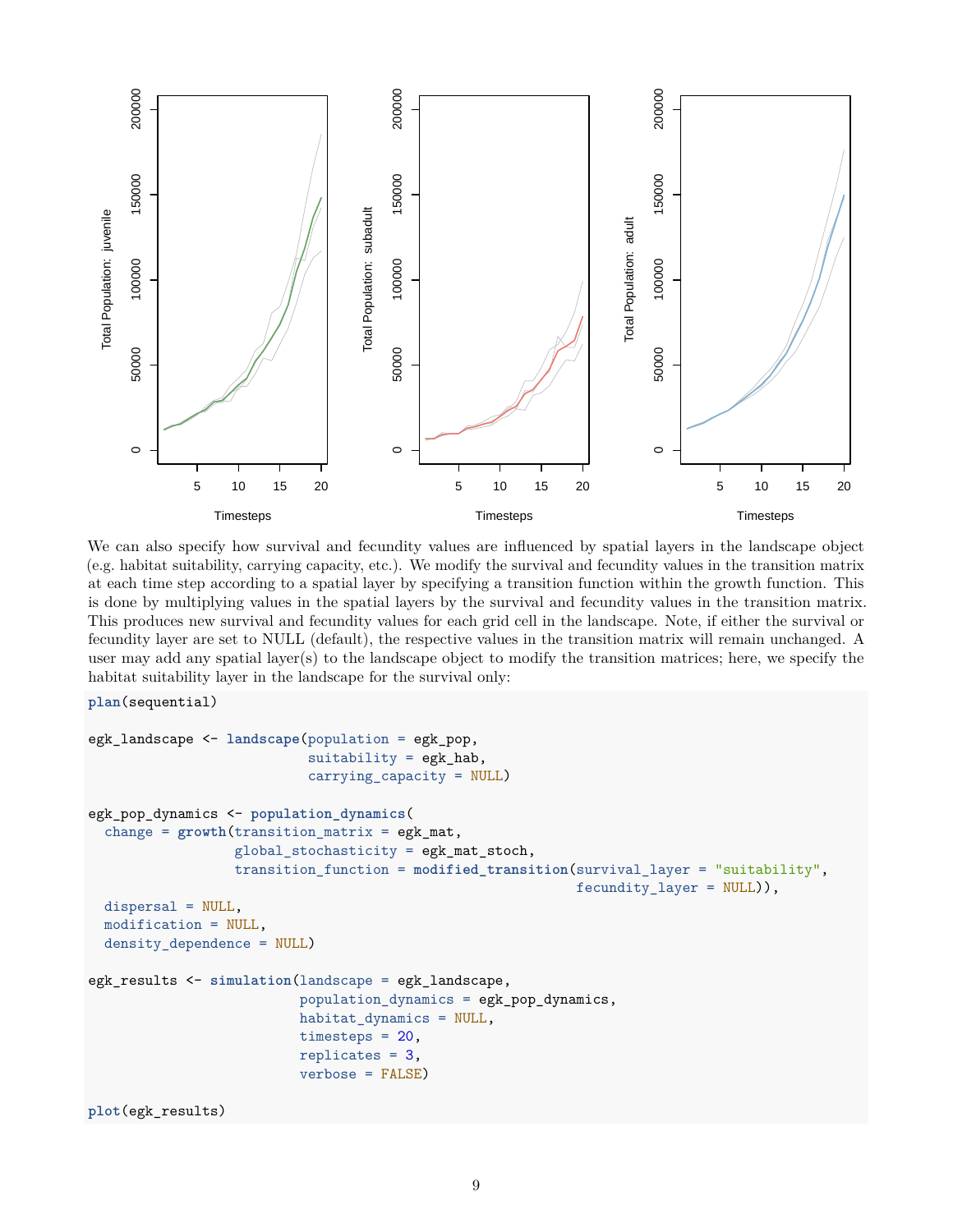

A user may also specify a custom function that operates on or defines survival and fecundity in the transition matrix at each timestep. As an example, we have created a custom function below that uses spatial data to define survival and fecundities at each timestep. The function requires the name of the spatial object in the landscape object as an input parameter, and must return a modified transition array (transition matrices for each non-NA cell in the landscape). More information on writing custom functions can be found in a tutorial vignette titled "Creating custom *steps* functions". Note, we must also add spatial data (a stack of rasters, "egk\_sf" which exists in the *steps* package) to the landscape object (named "sf\_mods") in order to access it in the simulation. The example stack of rasters "egk\_sf" contains 120 layers - twenty timesteps of each of the six non-zero transition values in our matrix all named with an organisational syntax that the function uses to index. For example, the first layer in the raster stack is named "egk\_sf\_01\_0102"; "*01* " refers to the first timestep and "0102" refers to the first row and second column position in the transition matrix. Because we are deterministically providing transition values, both global and local environmental stochasticity have been set to zero (defaults).

```
deterministic_transitions <- function(spatial_object) {
 fun <- function (transition_array, landscape, timestep) {
    #### This assumes that the spatial layers in the raster stack are named with
    #### a particular convention and will not work for all cases.
    # get metrics and constructor info
    current_timestep <- sprintf("%02i", timestep)
    cell_idx <- which(!is.na(raster::getValues(landscape$population[[1]])))
    n_cells <- length(which(!is.na(raster::getValues(landscape$population[[1]]))))
    # get names of rasters and subset by timestep
   names_all <- names(landscape[[spatial_object]])
    names_timestep <- grep(paste0("^.*", current_timestep, "\\_"), names_all, value = TRUE)
    # populate array:
    for (name in names_timestep) {
      r <- as.integer(substr(substr(name, nchar(name) - 3, nchar(name)), 1, 2))
      c <- as.integer(substr(substr(name, nchar(name) - 1, nchar(name)), 1, 2))
```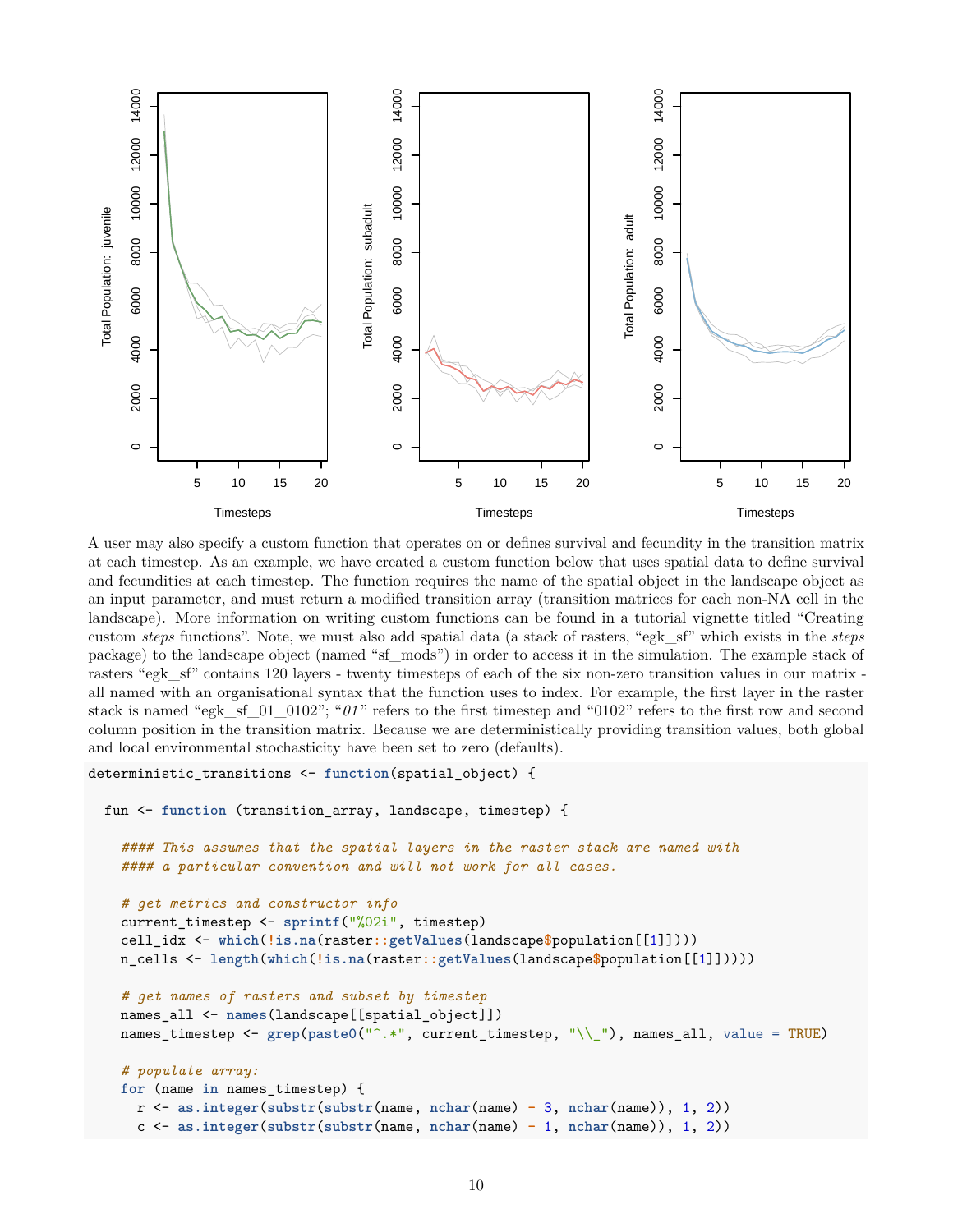

Now let's add some other population dynamics. We can specify ceiling density dependence with the "ceiling density" function. The population will grow according to the transition matrix until it reaches a ceiling carrying capacity, at which point individuals will die to keep the population at the carrying capacity of the landscape. We must now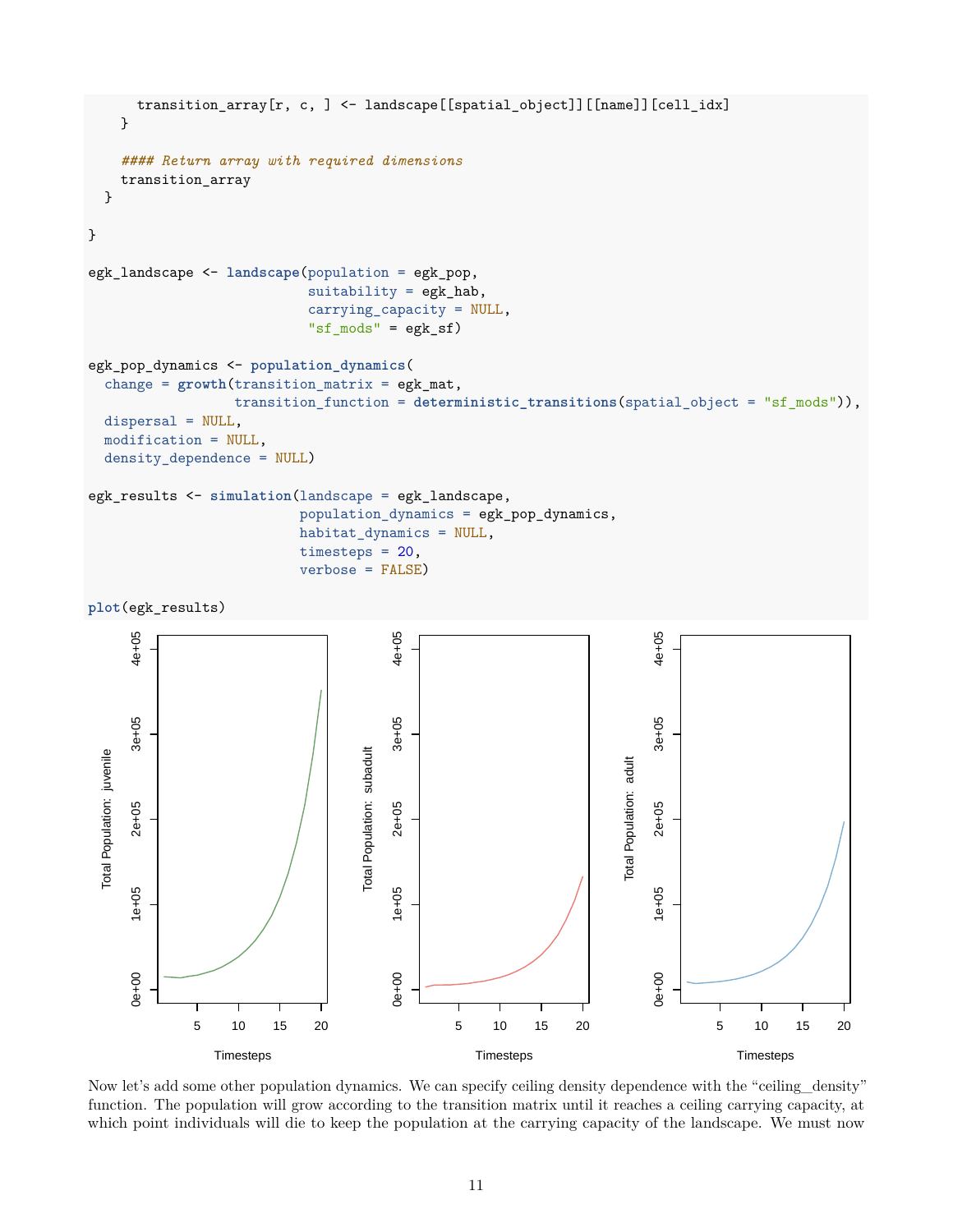provide a carrying capacity object in the landscape for this to work - here we provide a spatial layer. By default, all life-stages contribute to density dependence, however, here we specify that it is based on the number of adults only ("stages = 3" in the ceiling\_density function). Type *?ceiling\_density* at the R prompt for more information.

```
egk_landscape <- landscape(population = egk_pop,
                           suitability = egk_hab,
                           carrying_capacity = egk_k)
egk_pop_dynamics <- population_dynamics(change = growth(transition_matrix = egk_mat,
                                                         global_stochasticity = e g k_matrix stoch,dispersal = NULL,
                                         modification = NULL,
                                         density_dependence = ceiling_density(stages = 3))
egk_results <- simulation(landscape = egk_landscape,
                          population dynamics = egk pop dynamics,
                          habitat_dynamics = NULL,
                          timesteps = 20,
                          replicates = 3,
                          verbose = FALSE)
```
So far, the populations are only changing within their cells without any movement between cells. We can either specify assisted species movements (i.e. translocations or reintroductions) or natural species movements (dispersal) in the model simulations.

To characterise a translocation, we specify two raster layers that map the locations of where we will take individuals from and where we will place individuals in the landscape. Cell values (integers) specify how many individuals will be added/removed. Origin and destination spatial layers are stored in the landscape object and referenced by name. We use a built-in translocation function to modify the population(s) in a simulation at each specified timestep. The function requires the name of origin and destination layers stored in the landscape object ("origins" and "destinations"), the life-stages to modify, and the timesteps at which to modify the population. In this example, we provide the kangaroo origins ("egk\_origins") and destinations ("egk\_destinations") layers, a life-stage of "3" (only adults moved), and timesteps one, five, ten and fifteen - meaning each translocation will occur every five years in each simulation replicate. Note, if the number of individuals is not available in the landscape when the translocation is applied, a warning will be generated and only the maximum available individuals will be used.

```
egk_landscape <- landscape(population = egk_pop,
                           suitability = NULL,
                           carrying_capacity = NULL,
                           "origins" = egk_origins,
                           "destinations" = egk_destinations)
egk_pop_dynamics <- population_dynamics(
  change = growth(transition_matrix = egk_mat,
                  global_stochasticity = egk_mat_stoch),
  dispersal = NULL,
 modification = translocation(origins_layer = "origins",
                               destinations_layer = "destinations",
                               stages = 3,
                               effect_timesteps = c(1, 5, 10, 15)),
 density_dependence = NULL)
egk_results <- simulation(landscape = egk_landscape,
                          population_dynamics = egk_pop_dynamics,
                          habitat_dynamics = NULL,
                          timesteps = 20,
                          replicates = 3,
                          verbose = FALSE)
```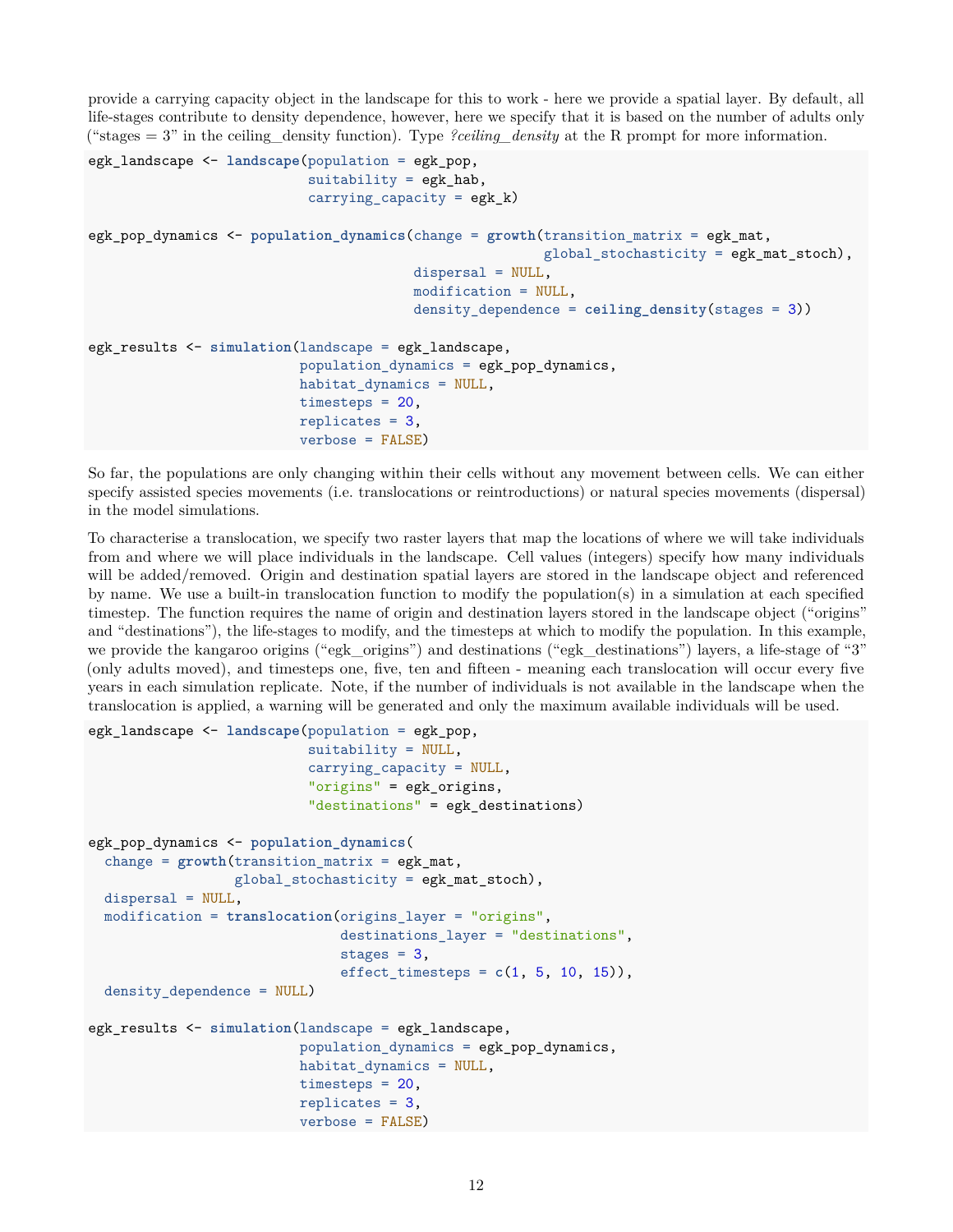We can also add dispersal to allow kangaroos to move throughout the landscape. There are several built-in dispersal functions and most of them utilise habitat suitability, carrying capacity, or both to determine arrival probabilities see package help for more information by typing *?population\_dispersal\_functions* at the R prompt. Thus, we will need to provide the appropriate habitat layer in the initial landscape. Below, we use kernel-based dispersal (with a maximum dispersal distance of 5000 meters) and habitat suitability to determine the arrival probabilities:

```
egk_landscape <- landscape(population = egk_pop,
                           suitability = egk hab,
                           carrying_capacity = egk_k)
egk_pop_dynamics <- population_dynamics(
  change = growth(transition_matrix = egk_mat,
                  global_stochasticity = egk_mat_stoch),
 dispersal = kernel_dispersal(
    arrival_probability = "suitability",
    max distance = 5000,
    dispersal_kernel = exponential_dispersal_kernel(distance_decay = 5000)
 ),
  density dependence = \text{ceiling density}(stages = 3))
egk_results <- simulation(landscape = egk_landscape,
                          population_dynamics = egk_pop_dynamics,
                          habitat_dynamics = NULL,
                          timesteps = 20,
                          replicates = 3,
                          verbose = FALSE)
```
## [1] "Kernel-based dispersal utilising available RAM to speed up operations"

Let's have a look at how the adult population is changing in the first replicate of the simulation:  $plot(egk\_results[1], type = "raster", stage = 3, timesteps = c(1, 10, 20), panels = c(3, 1))$ 



The proportion of individuals dispersing can also be specified in the dispersal functions. If dispersal proportions are not specified, the default behaviour is to disperse all individuals in all life-stages. This is done using a default function called *all\_dispersing()*. This default function uses a parameter called "proportions". If proportions are specified as a single number, then all life-stages disperse with that proportion, however, a vector of proportions (equal in length to the number of life-stages) can also be specified. Note, if a vector of numbers is specified that has fewer elements than life stages, the vector will be recycled to match its number of elements to life stages (i.e. "dispersal proportion  $=$  $c(0, 0.5, 1)$ " with five life-stages will become 0, 0.5, 1, 0, 0.5). Alternatively, a user can provide a custom function to influence the proportions of populations in life-stages dispersing based on features of the landscape. In the example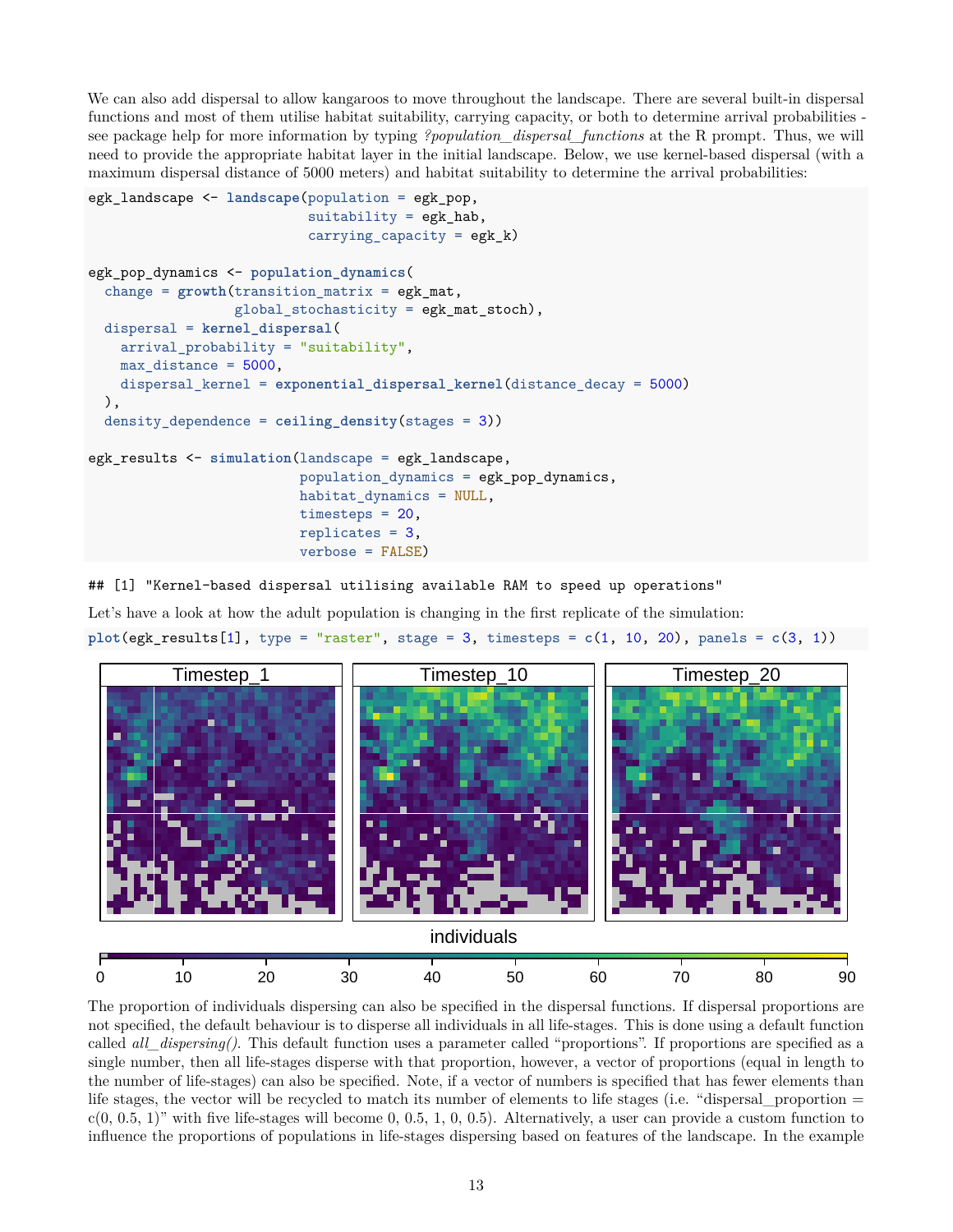below, the proportions of populations for each life-stage dispersing are based on the carrying capacity - a built-in function of the software. This function uses a global parameter set by "density\_dependence" to work out which stages contribute to the carrying capacity of a landscape - below only the adults (stage 3) contribute.

```
egk_landscape <- landscape(population = egk_pop,
                           suitability = egk_hab,
                           carrying_capacity = egk_k)
egk_pop_dynamics <- population_dynamics(
  change = growth(transition_matrix = egk_matrix,global_stochasticity = egk_mat_stoch),
 dispersal = kernel_dispersal(
    arrival_probability = "suitability",
    max distance = 5000,
    dispersal_kernel = exponential_dispersal_kernel(distance_decay = 5000),
   dispersal_proportion = density_dependence_dispersing()
 ),
 modification = NULL,
 density_dependence = ceiling_density(stages = 3))
egk_results <- simulation(landscape = egk_landscape,
                          population_dynamics = egk_pop_dynamics,
                          habitat_dynamics = NULL,
                          timesteps = 20,
                          replicates = 3,
                          verbose = FALSE)
```
For kernel-based dispersal, specifying a single number for the "max\_distance" parameter will indicate maximum dispersal distances for all life-stages. The 'number of cells' representation of distance should be carefully considered when specifying custom distance kernel functions. For example, below we have specified an exponential distance decay function where "r" represents spatial units - in this case 5000 meters (10 cells). How we specify the function will depend on the ecology of the species and known dispersal distances. The function should return a value close to zero when the maximum dispersal distances is specified for "r":

```
egk_landscape <- landscape(population = egk_pop,
                           suit = egk_hab,carrying_capacity = egk_k)egk_pop_dynamics <- population_dynamics(
  change = growth(transition_matrix = egk_matrix,global_stochasticity = egk_mat_stoch),
  dispersal = kernel_dispersal(arrival_probability = "suitability",
                               max_distance = 5000,
                               dispersal_kernel = function (r) exp(-r / 2000),
                               dispersal_proportion = density_dependence_dispersing()),
 modification = NULL,
 density_dependence = ceiling_density(stages = 3))
egk_results <- simulation(landscape = egk_landscape,
                          population_dynamics = egk_pop_dynamics,
                          habitat_dynamics = NULL,
                          timesteps = 20,
                          replicates = 3,
                          verbose = FALSE)
```
For individual-based movements, we also provide a cellular automata-based dispersal function. Because this is an individual-based model, a dispersal kernel is not required. Specifying a single number for the "max\_cells" parameter will indicate the maximum number of cells movements (traversed around the landscape), for each dispersing individual,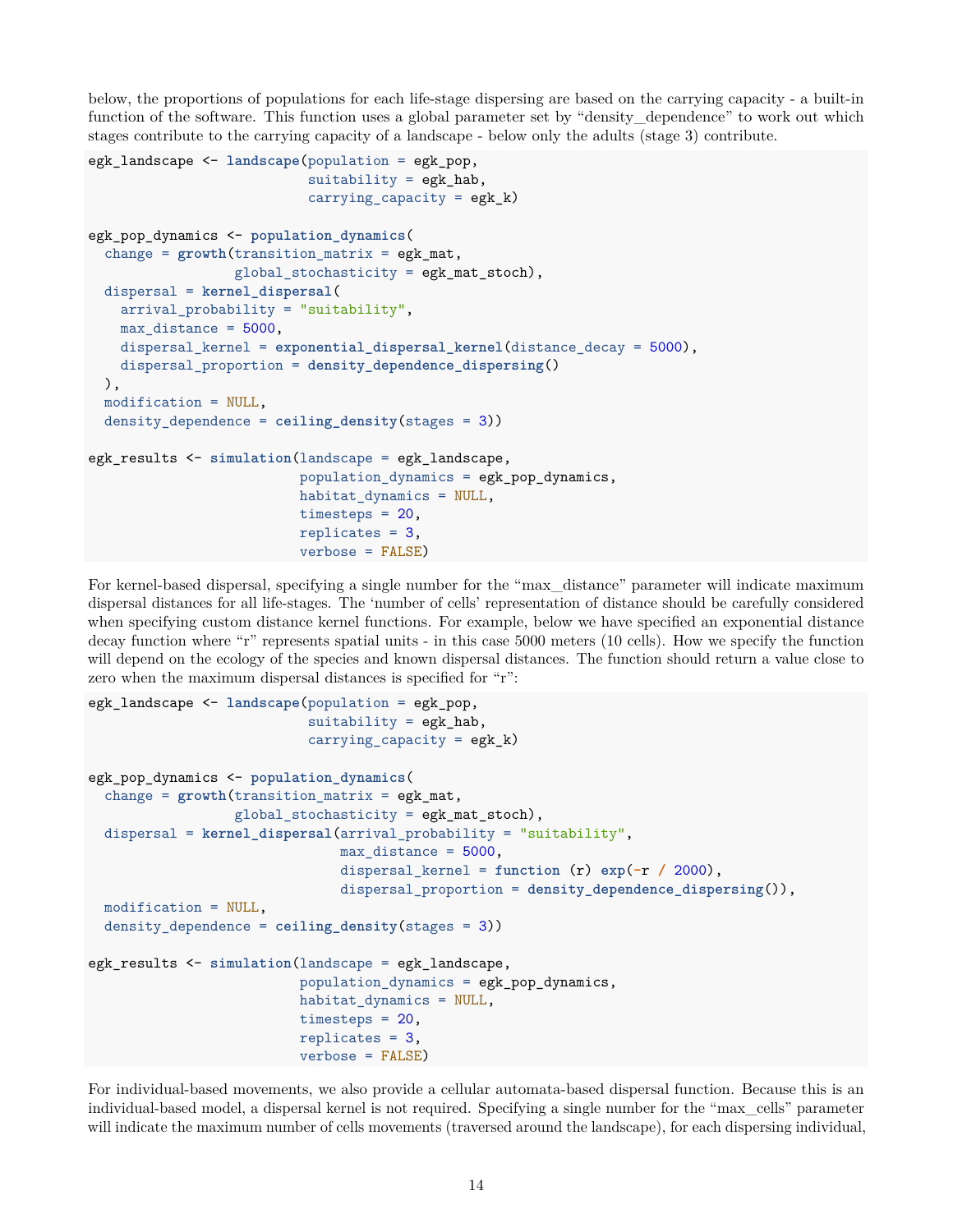for all life-stages. A vector of max\_cells (equal in length to the number of life-stages) can also be specified. In the example below, no juveniles (stage 1) disperse, subadults (stage 2) only disperse up to 10 cells (5000 meters), and adults (stage 3) disperse up to 20 cells (10000 meters):

```
egk_landscape <- landscape(population = egk_pop,
                            suitability = egk_hab,
                            carrying_capacity = egk_k)
egk_pop_dynamics <- population_dynamics(
  change = growth(transition_matrix = egk_matrix,global_stochasticity = egk_mat_stoch),
 dispersal = cellular_automata_dispersal(
   max_{c} cells = c(0, 10, 20)),
 modification = NULL,
 density dependence = \text{ceiling density}(stages = 3))
egk_results <- simulation(landscape = egk_landscape,
                           population dynamics = egk pop dynamics,
                           habitat_dynamics = NULL,
                           timesteps = 20,
                           replicates = 3,
                           verbose = FALSE)
```
Thus far, the kangaroo population is the only thing to be dynamically changing in the landscape, however, often habitat suitability also changes due to disturbances. To characterise habitat disturbance, we can use a series of raster layers that map the locations and severity of disturbances. Each disturbance raster will be multiplied with the original habitat suitability layer and thus contain values that represent appropriate ranges - zero representing the maximum disturbance and one representing no disturbance. Note, the number of disturbance layers must match the intended number of timesteps in a single simulation. There is an existing spatial dataset of fires in the steps package ("egk\_fire") which we store in the landscape object. We use a pre-defined *fire\_effects* function to modify the habitat suitability in the simulation at each timestep. The function requires the name of fire layers stored in the landscape object, and an effect time which specifies the number of timesteps that each disturbance layer acts on the habitat suitability (in diminishing intensity). The effect of fires can be cumulative, so if there are two fires in the same cell in succession (i.e. in a shorter space of time than the effect time) then the habitat suitability will equal suitability multiplied by both the first and second disturbance effects. In this example, we provide the kangaroo fire disturbance input name ("fires"), and an effect time of five - meaning each fire layer will affect the habitat suitability (in linear decreasing intensity based on the regeneration function) for five timesteps in each simulation replicate. All functions that act on the habitat must be passed in as a list in the simulation call in the order to be executed:

```
egk_landscape <- landscape(population = egk_pop,
                           suitability = egk hab,
                           carrying_capacity = egk_k,"fires" = egk fire)
egk_pop_dynamics <- population_dynamics(
  change = growth(transition matrix = egk mat,global_stochasticity = egk_mat_stoch),
 dispersal = kernel_dispersal(
    arrival_probability = "suitability",
   max_distance = 5000,
    dispersal_kernel = exponential_dispersal_kernel(distance_decay = 5000)
  ),
 modification = NULL,
 density_dependence = ceiling_density(stages = 3))
egk_results <- simulation(landscape = egk_landscape,
                          population_dynamics = egk_pop_dynamics,
```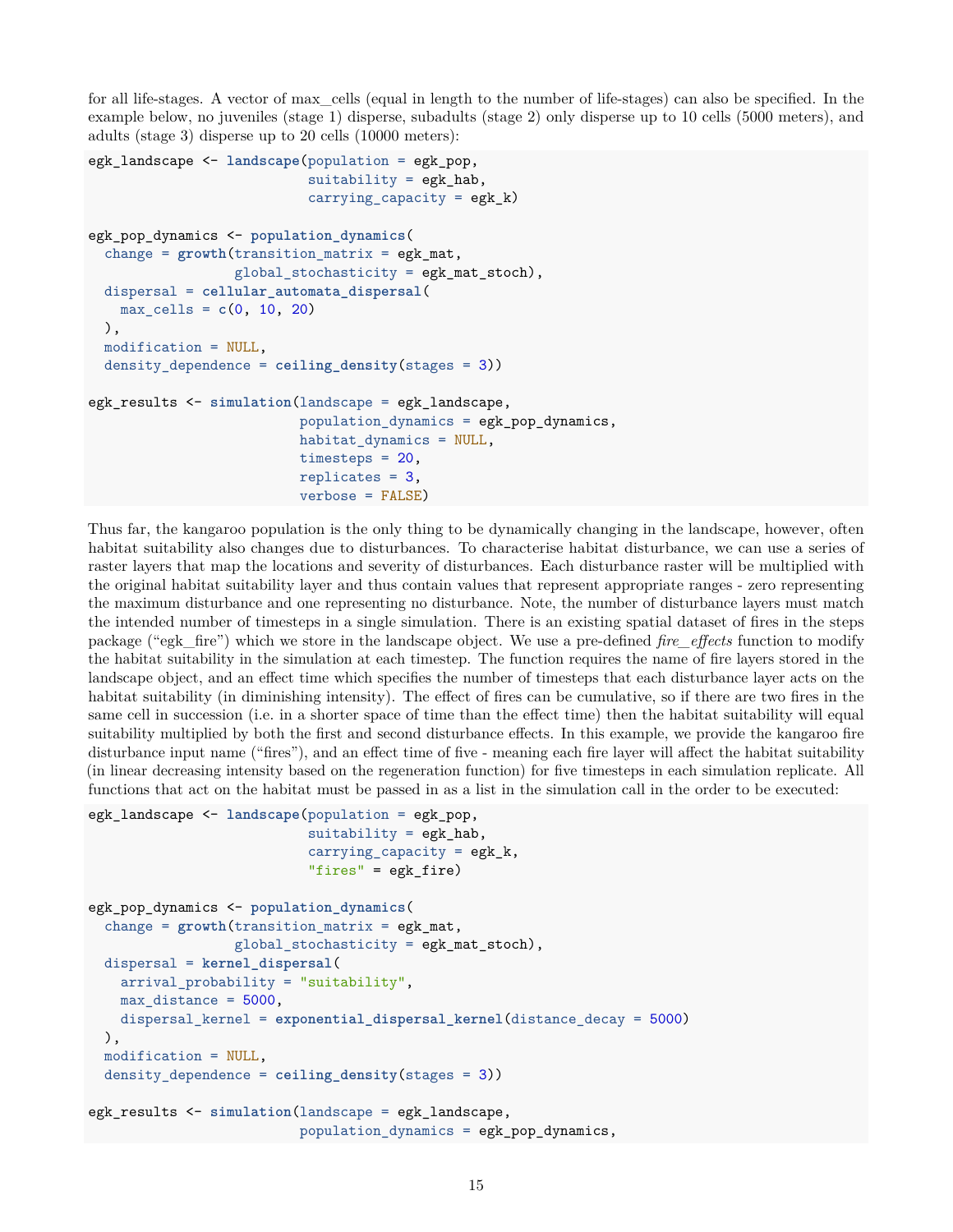```
habitat_dynamics = list(
  fire_effects(fire_layers = "fires",
               effect_time = 5,regeneration_function = function (time) {-time})
),
timesteps = 20,
replicates = 3,
verbose = FALSE)
```
**plot**(egk\_results)



And now let's have a look at how the adult population is changing with fires occurring in the landscape: **plot**(egk\_results[1], type = "raster", stage = 3, timesteps = **c**(1, 10, 20), panels = **c**(3, 1))

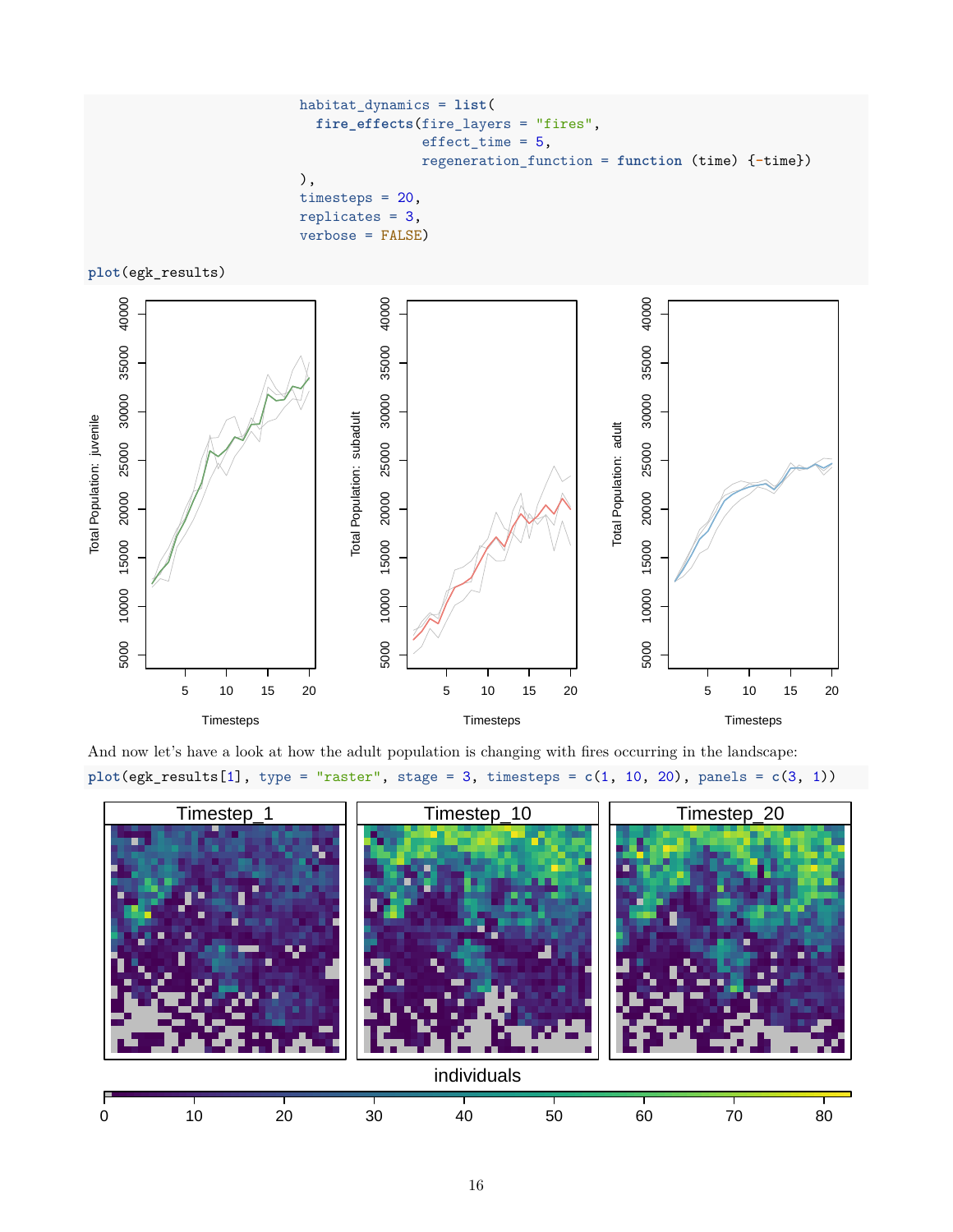Since we are using habitat dynamics we may want to have a look at how the habitat suitability changes in a landscape. Similar to carrying capacity - as shown earlier - it is possible to view the habitat suitability throughout a single simulation:

```
plot(egk_results[1], object = "suitability", timesteps = c(1, 10, 20), panels = c(3, 1))
```


**habitat**

In all of the examples above, carrying capacity has remained unchanged throughout a simulation. However, carrying capacity is often derived from dynamically changing habitat suitabilities. A function of this relationship can be specified in place of the carrying\_capacity raster layer when constructing the landscape object. Internally, the carrying capacity raster will be constructed by applying the function to the habitat suitability raster at each timestep. Here we have created a function that produces descending integers from our hypothetical maximum carrying capacity population of 75 based on decreasing values of habitat suitability (one to zero):

```
carrying_cap_fun <- function (landscape, timestep) {
```

```
fun <- function(suitability) {
    75 - round(75 * dlogis(suitability, scale = 0.25))
  }
  suit <- landscape$suitability
  if (raster::nlayers(suit) > 1) {
    suit <- suit [[timestep]]
  }
  raster::calc(suit, fun)
}
suit_seq <- seq(0, 1, 0.1)
plot(suit_seq, 75 - round(75 * dlogis(suit_seq, scale = 0.25)), type = 'l')
egk_landscape <- landscape(population = egk_pop,
                           suitability = egk_hab,
                           carrying_capacity = carrying_cap_fun,
                           fires = egk_fire)
egk_pop_dynamics <- population_dynamics(
```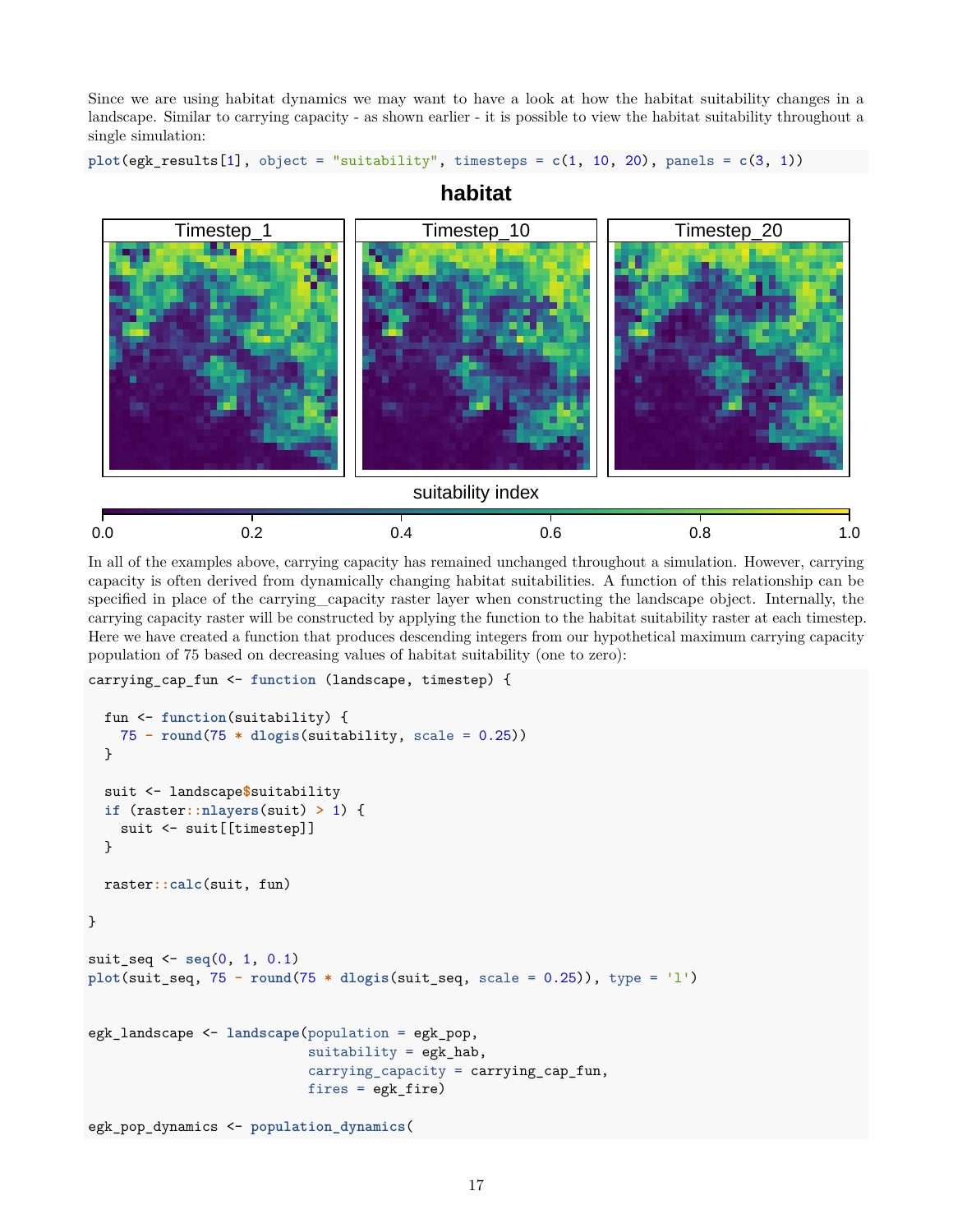```
change = growth(transition matrix = egk mat,global stochasticity = egk mat stoch),
  dispersal = kernel_dispersal(
    arrival_probability = "suitability",
   max_distance = 5000,
   dispersal_kernel = exponential_dispersal_kernel(distance_decay = 5000)
  ),
 modification = NULL,
 density_dependence = ceiling_density(stages = 3))
egk_results <- simulation(landscape = egk_landscape,
                          population_dynamics = egk_pop_dynamics,
                          habitat_dynamics = list(fire_effects(fire_layers = "fires",
                                                                effect time = 5,
                                                                regeneration function =
                                                                  function (time) {-time})),
                          timesteps = 20,
                          replicates = 3,
                          verbose = FALSE)
```
One may specify multiple disturbances affecting the habitat throughout a simulation. To do so, simply add habitat dynamic functions to the list in the simulation function - note, these will be executed in the order that they are listed. To demonstrate this functionality, we have added another disturbance - a road being constructed through the landscape over five years. There is an existing spatial dataset of a road in the steps package ("egk\_road") which we store in the landscape object. Since we have already accommodated the movement of the road construction across the landscape, and the vegetation will not regenerate, we specify the effect time as one:

```
egk_landscape <- landscape(population = egk_pop,
                           suitability = egk hab,
                           carrying_capacity = carrying_cap_fun,
                           "fires" = egk_fire,
                           "roads" = egk_road)
egk_pop_dynamics <- population_dynamics(
  change = growth(transition_matrix = egk_matrix,global_stochasticity = e g k_matrix stoch,dispersal = kernel_dispersal(
   arrival_probability = "suitability",
   max_distance = 5000,
   dispersal_kernel = exponential_dispersal_kernel(distance_decay = 5000)
 ),
 modification = NULL,
 density_dependence = ceiling_density(stages = 3))
egk_results <- simulation(landscape = egk_landscape,
                          population_dynamics = egk_pop_dynamics,
                          habitat_dynamics = list(
                            fire_effects(fire_layers = "fires",
                                          effect_time = 5,
                                          regeneration_function = function (time) {-time}),
                            disturbance(disturbance_layers = "roads",
                                         effect time = 1)
                          ),
                          timesteps = 20,
                          replicates = 3,
                          verbose = FALSE)
```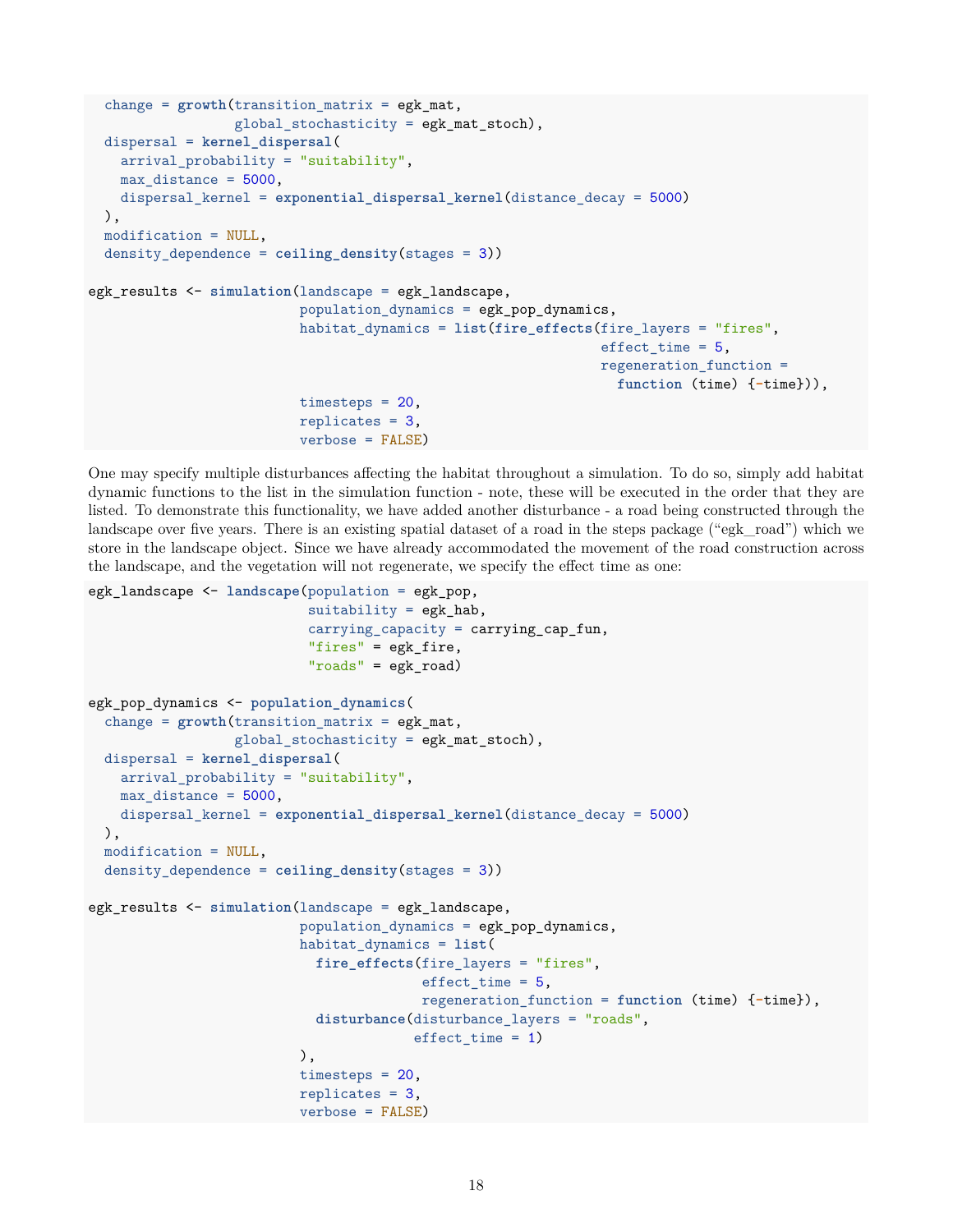The simulation results object (egk results in our examples) is a list of lists containing spatial objects and is depicted by the following tree diagram:

- Replicate (**a**)
- Timestep (**b**)
- Population Raster Stack (**c**)
- Life-Stage Raster (**d**)
- Habitat Suitability Raster (or Stack) (**c**)
- Habitat Raster (if stack is used) (**d**)
- Carrying Capacity Raster (**c**)
- Other Raster Stack (**c**)
- Raster (**d**)

To access the different components from the results object the following syntax is used:

result\_object[[**a**]][[**b**]][[**c**]][[**d**]]

where **a** through **d** represent numbers denoting replicate, timestep, or object indices. All values will equal one or a larger positive integer depending on the simulation setup. The landscape object (denoted by **c**) will always be structured in the same order where position one is the population, position two is the habitat suitability, and position three is the carrying capacity. Positions beyond these are reserved for additional spatial data added to the initial landscape object.

For example, to return the population raster for the first life-stage in timestep five of the second replicate the following syntax would be used:

## egk\_results[[2]][[5]][[1]][[1]]

```
## class : RasterLayer
## dimensions : 35, 36, 1260 (nrow, ncol, ncell)
## resolution : 500, 500 (x, y)## extent : 319000, 337000, 5817000, 5834500 (xmin, xmax, ymin, ymax)
## crs : +proj=utm +zone=55 +south +ellps=GRS80 +towgs84=0,0,0,0,0,0,0 +units=m +no_defs
## source : memory
## names : juvenile
## values : 0, 97 (min, max)
```
To return the habitat suitability for the third timestep of the second replicate (note d is not used in this case):

egk\_results[[2]][[3]][[2]]

| ## class  | : RasterLayer                                                                     |
|-----------|-----------------------------------------------------------------------------------|
|           | ## dimensions : 35, 36, 1260 (nrow, ncol, ncell)                                  |
|           | ## resolution : 500, 500 $(x, y)$                                                 |
| ## extent | : 319000, 337000, 5817000, 5834500 (xmin, xmax, ymin, ymax)                       |
| ## crs    | : +proj=utm +zone=55 +south +ellps=GRS80 +towgs84=0,0,0,0,0,0,0 +units=m +no_defs |
| ## source | : memory                                                                          |
| ## names  | : laver                                                                           |
| ## values | $: 0.001544298, 0.9652193$ (min, max)                                             |

Alternatively, the names of the raster objects can be used:

```
egk results[[2]][[3]][["suitability"]]
```

```
## class : RasterLayer
## dimensions : 35, 36, 1260 (nrow, ncol, ncell)
## resolution : 500, 500 (x, y)## extent : 319000, 337000, 5817000, 5834500 (xmin, xmax, ymin, ymax)
## crs : +proj=utm +zone=55 +south +ellps=GRS80 +towgs84=0,0,0,0,0,0,0 +units=m +no_defs
## source : memory
## names : layer
## values : 0.001544298, 0.9652193 (min, max)
```